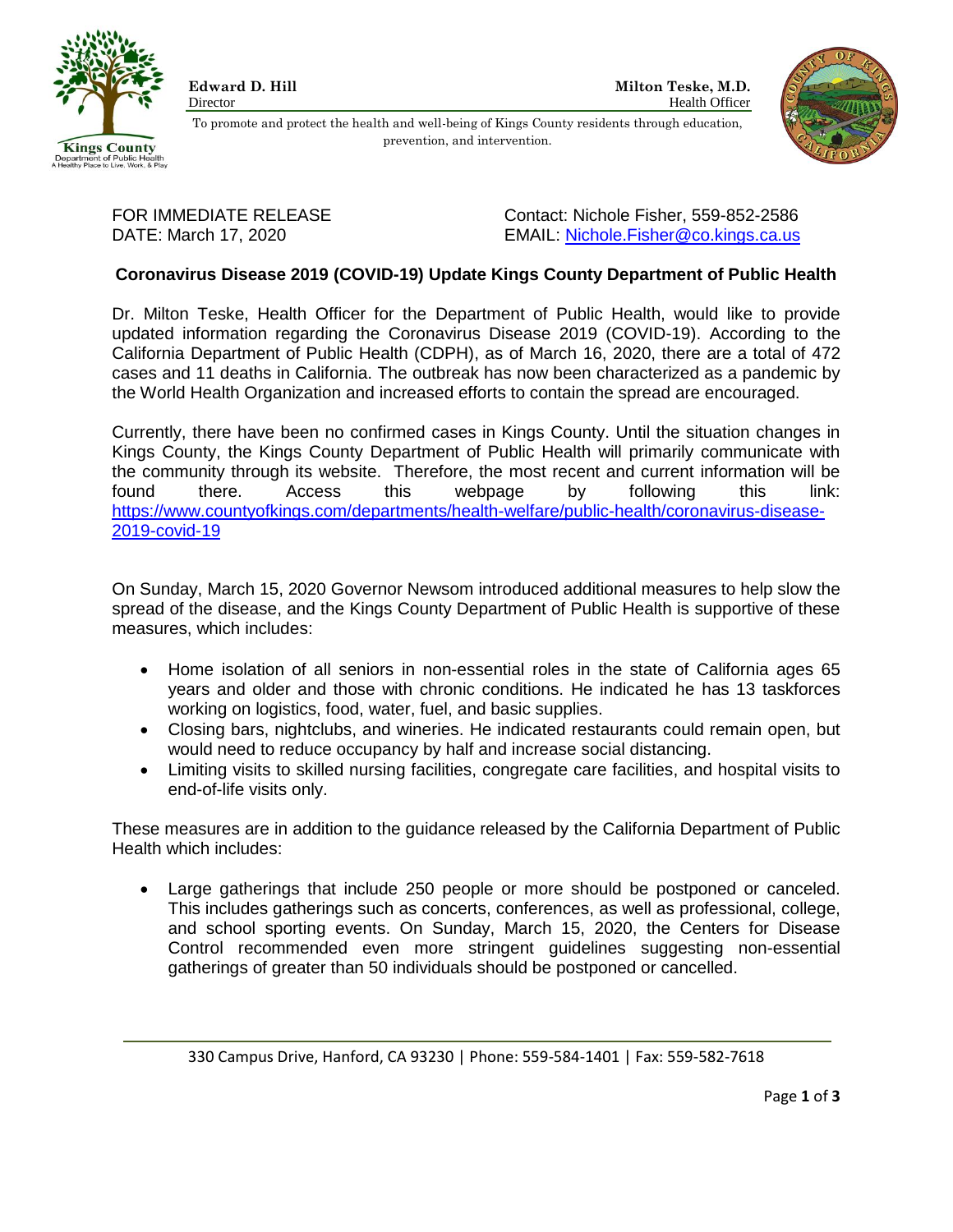- Smaller gatherings held in venues that do not allow social distancing of six feet of space per person should be postponed or canceled. This includes gatherings in crowded auditoriums, rooms, or other venues.
- Gatherings of individuals who are at higher risk of severe illness from COVID-19 should be limited to no more than 10 people. This includes gatherings such as those at retirement facilities, assisted living facilities, developmental homes, and support groups for people with health conditions.
- A "gathering" is any event or convening that brings together people in a single room or single space at the same time, such as an auditorium, stadium, arena, large conference room, meeting hall, cafeteria, or any other indoor or outdoor space.

# **How long will these limitations apply?**

This guidance will remain in place until the threat of widespread dissemination of the disease has been decreased. As with all guidance that relates to COVID-19 response, authorities will revisit this guidance on a regular basis to evaluate the continued public health need for it and to evaluate if any elements need to be changed.

Kings County Department of Public Health continues to encourage residents to take measures to protect themselves and others from getting sick, as with any virus, especially during the flu season. Specifically, the Health Department reminds you of the below steps that you can take to protect your health and those around you:

- Wash hands with soap and water, or an alcohol-based hand rub.
- Avoid touching eyes, nose, or mouth with unwashed hands.
- Cover your mouth and nose when coughing and sneezing.
- Avoid close contact with people who are sick.
- Stay away from work, school, or other people if you become sick with respiratory symptoms like fever and cough.

# **What are the symptoms of COVID-19?**

Typically, human coronavirus cause mild-to-moderate respiratory illness. Symptoms are very similar to the flu, including:

- Fever
- Cough
- Runny Nose
- Shortness of Breath